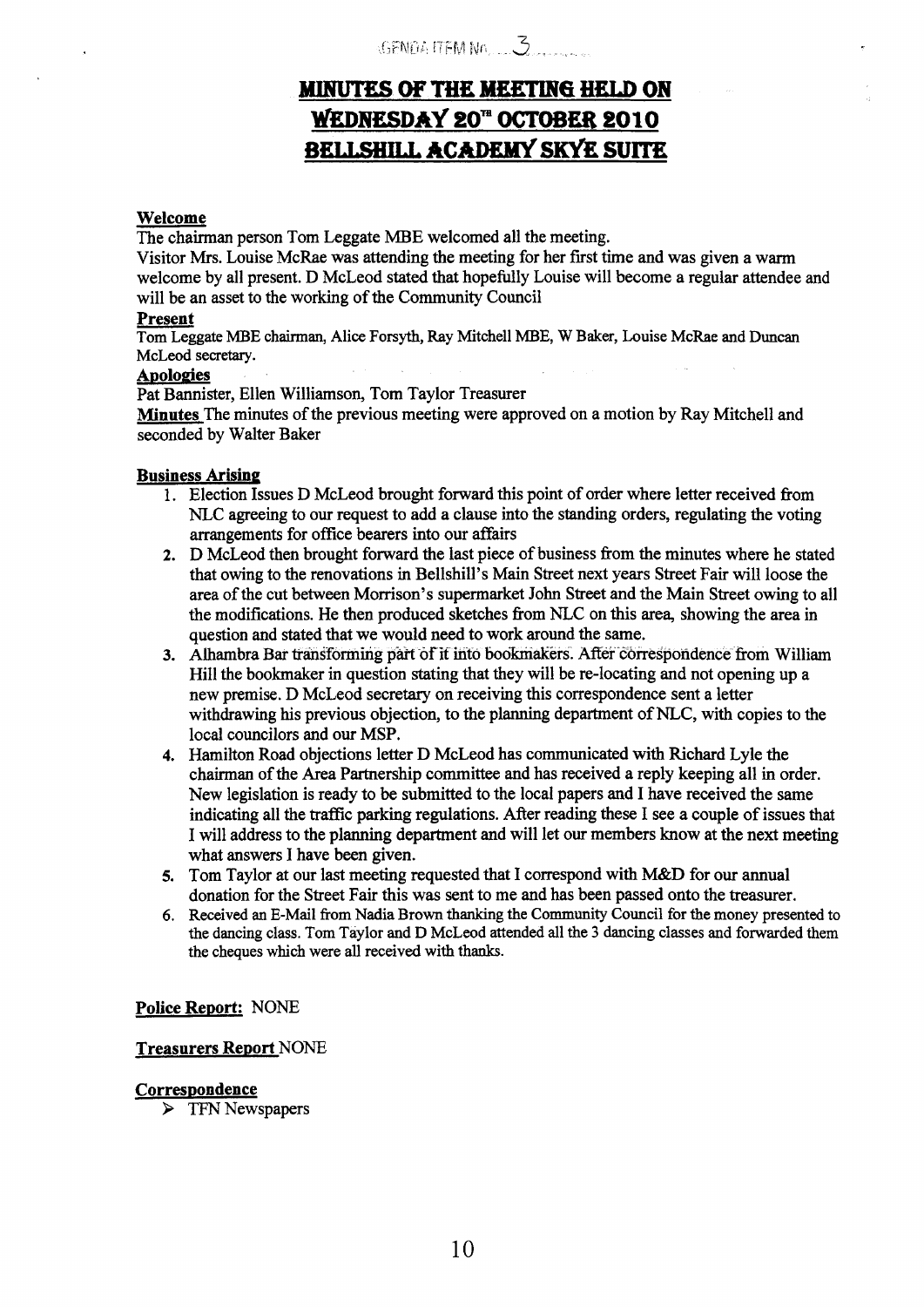- 9 Weekly List of Planning Applications D McLeod stated there were a number of applications in the Bellshill Area but felt that they were well within guidelines,
- 9 D McLeod then informed all of the application notices fiom Torrance Park development at legbrannock all is in order and this is for information only.
- > Letter from NLC Chief Executives Office with information and booklets on "Hard Choices, Big Decisions" looking for feedback. D McLeod informed all that owing to the time scale a response from Bellshill Community Council would not arrive in time but each member should have received a copy of this booklet through the post **and** should reply themselves. This was accepted.
- 9 NLC information on "Proposed Traffic Management Scheme" for Bellshill's town centre. D McLeod informed all that he would copy the maps and pass them onto Community Councillors for their information. D McLeod stated that he would respond to some minor points **and** report **at** the next meeting the councils findings.
- 9 North Lanarkshire Community Safety Survey. **A** response should have been formulated but D McLeod apologised but he thought he had sufficient time to reply after this meeting.
- NLC reply to my communications on the ongoing street alterations in Main Street. Comments noted and filed.
- 9 **NLC** Final Draft on Council Scheme for community councils. DE McLeod indicated that the issue that he forwarded **has** been included **and** all other changes are at an acceptable scale and do not require any more communications.
- 9 NLC informing D McLeod **of** their intention to support our Annual Remembrance Day Parade & Service.
- > Letter and flyer from Hugh O'Donnell MSP. D McLeod noted that this flyer has been placed into our message board in the **Cultural** Centre but he stated **that** he was unhappy that Bellshill was not named on the flyer. D McLeod agreed to letter MSP on this error.
- 9 Letter & information from **SURF** with registration form for hture events, along with a *summary* of the questionnaire previously sent out. (D McLeod agreed to **try** and attend at least one **of** these events if time allows.
- $\triangleright$  SCVO ebulletin 12<sup>th</sup> October
- 9 ASCC flyer and booking form for their **Annual** National Conference.
- ASCC Annual National Ballot 2010. D McLeod to complete and return.
- 9 **VANL** Bulleting No **5.**
- Autumn edition of Community empowerment e-newsletter. D McLeod informed all that this paper was **39** pages in length and he read it on line.
- Scottish Health Council newsletter "Connect".
- Scottish Health Council letter asking for some space within one of our meetings agenda to promote its role. D McLeod to letter with a suitable month.
- > Holistic Enterprises Training pack. D McLeod has engrossed all in this pack and states that we do not require addressing any issues from it.
- > Moira Anderson Foundation with invitation to be present at their forthcoming launch, which will allow those in attendance to see their film premiere. Costs for community council would **be \$50**  each. No members would be able to attend.
- Robertson homes information on the third phase of their build at Brannock Park Newstevenston.
- 9 Glasgow & Clyde Valley strategic development plan **main** issues and assessment.
- 9 ASCC letter from the executive board to the response **from** Cllr Norman Bonuey's appeal. Seeking the support by all members to the recommendation from the ASCC Board. → Grasgow at Cryde valley strategic development plant main issues and assessment.<br>
→ ASCC letter from the executive board to the response from Cllr Norman Bonney's appeal. Seeking<br>
the support by all members to the recomm
	- 9 Funding Workshop Dates from Colin McKay VANL.

- in hand and looking forward to see members present if possible.
- $\triangleright$  Christmas Lighting Ceremony D McLeod informed all that to date no information has been forwarded to himself from Anne Flood Town Centre Manager on this subject
- 9 Newspaper articles in the Bellshill Speaker for Beer Garden at FrankIins Public House although there have been no information on this issue D McLeod will keep a check on this request from the publican.
- $\triangleright$  Newspaper articles in the Bellshill Speaker for Woolworth old store seems that Alworth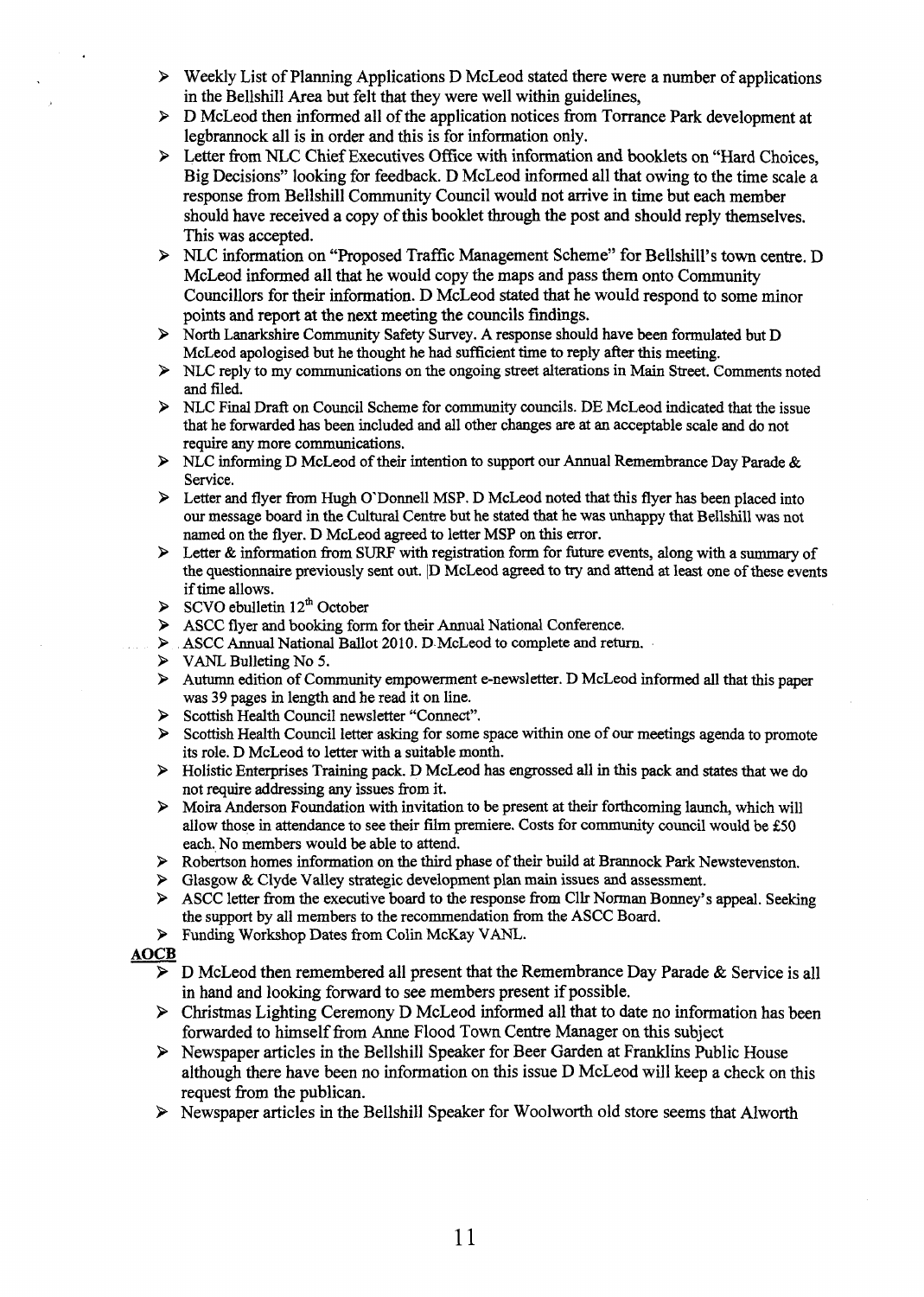have shown an interest in transforming this vacant building which means that this may help Bellshill town centre. Ray Mitchell stated that she knows a number of the people involved and expressed delight in the thought of the opening up of this former building.

 $\hat{\gamma}$ 

- $\triangleright$  D McLeod then informed the meeting that he has been approached by one of the dance groups that he approached for the street fair asking for support in a future venture. D McLeod stated that he has arranged a meeting with the leader of the group and will bring back any progress at a future meeting.
- > D McLeod to speak to the treasurer on the subject of annual donation to Bellshill Academy for their prize giving.
- > Walter Baker asked for some support for Bellshill Academy. **He** indicated that as most know he has been involved with their ECO Committee over the last year and they have asked that I contact NLC seeking repairs to their external fencing especially around Reema Road. He stated that before any sports event can take place the janitorial **staff** are requested to check the grass area because of dog fouling, this should not be happening. D McLeod to contact T Gaffhey seeking a solution to this problem.
- > Walter Baker asked if our committee would support the Academy's ECO committee to allow them to upgrade an area for the pupils. D McLeod to speak with the treasurer on this subject a have a **sum** of money put aside for this project and report at the next meeting.
- $\triangleright$  Walter Baker asked that we support the Bellshill Academy by trying to raise the profile of their school for the amount of work being carried out by the pupils **and** staff. D McLeod asked for more information and that he would raise these issues with the local papers and Bellshill **STV** Local.
- > D McLeod then informed all about the inclusion of a presentation shortly from **STV**  Bellshill. D McLeod given permission arrange this ASAP.

As this completed all the business of tonight's meeting the secretary moved a vote of thanks to the chairman until the next meeting.

## **Next Meeting.**

- .\_

The next meeting will be held on Wednesday  $17<sup>th</sup>$  November 2010.

## Bellshill Academy Skye Suite.

(Notice will be placed on the door confirming which room will be used)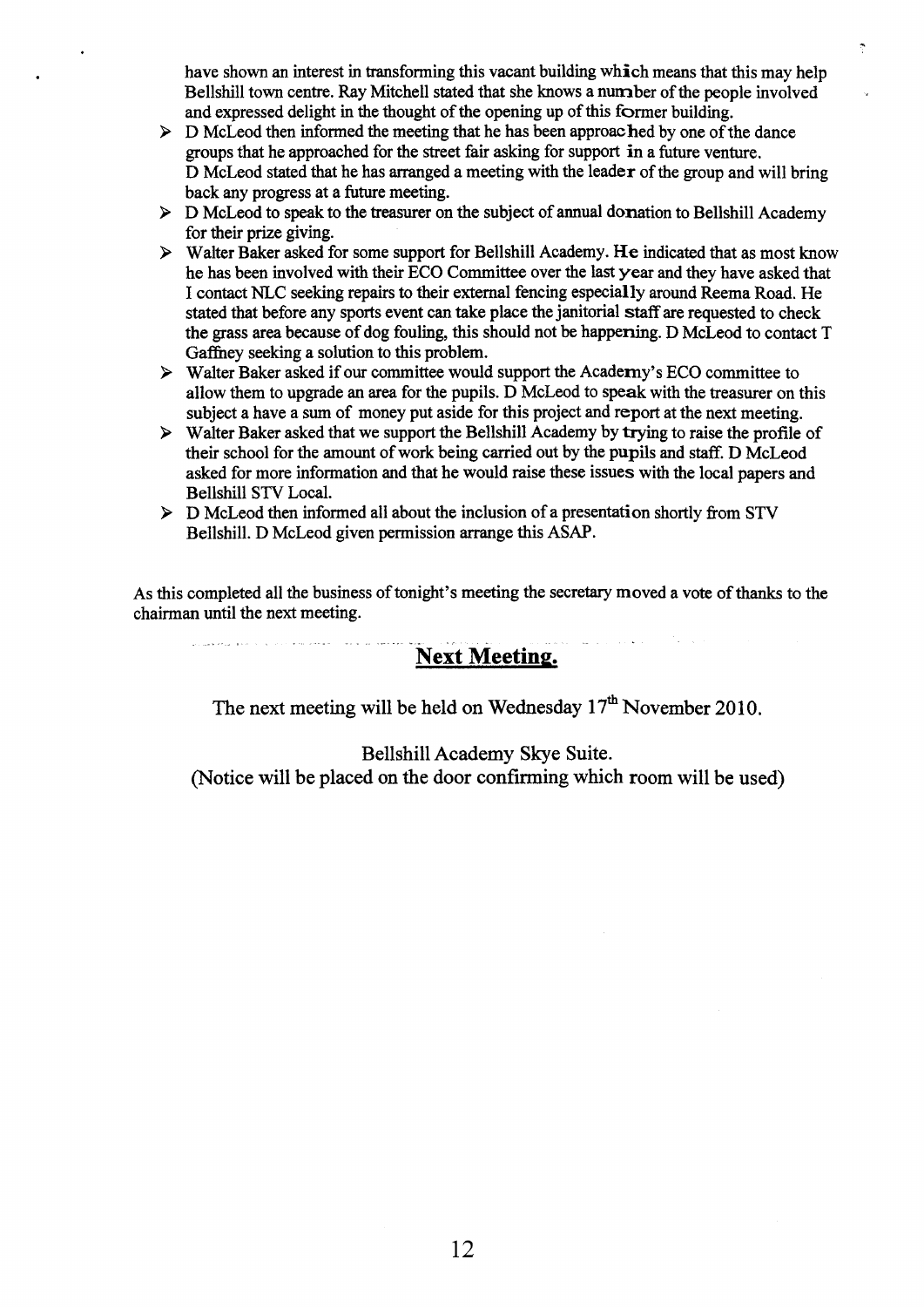AGENDA LIEM No.  $3$ 

# **MINUTES OF THE MEETING HELD ON WEDNESDAY 17" NOVEMBER 2010 BELLSHILL ACADEMY SKYE SUITE**

### **Welcome**

**The chairman Tom Leggate** MBE welcomed all the **meeting.** 

Nicola **Dowds** from Bellshill **STV** Local **was** attending the meeting for **her first time and was given a warm** welcome during **this meeting Nicola will be giving a short** presentation **on what** her **website**  will **be giving** to Bellshill **community** in **years to follow.** 

### **Preseat**

**Tom Leggate MBE** *chirmm, Mice* **Forsyth, W Balsa,** Louise **McRae, EHen** Wifliamson, **Tom** Taylor **Treasurer** *Alan* **Mulholland (Police), Stephen** Chang Leng, **and Duncan McLeod secretary.** 

## **Awldes**

Pat **Bannister.** 

**Visitors** : **Scott Mochur** The Hub Newspaper, Cllr Harry Curran

**Minutes The minutes of** the previous **meeting were** approved **on** a **motion by** *Mice* Forsyth **and seconded** by **Louise McRae** 

### **Business Arising**

- **1,** Nicola **Dowds Accepting our invitation to** address **our members** *on* her involvement with **STV Local Bellshill**
- attending **that** the **day was again a** *great* **slfccess Major James** Bryden **was** thanked on **the**  day for his **words** of **comfort** and **Remembrance. D McLeod** then **asked all present to accept**  his recommendations on thanking all that assisted in this venture where Imperial Flute Band, **Salvation Army Band, Major James Brydp, Hugh Ward (Piper) and imperial hetion Suite be** awarded monies **as agreed** at **the meeting** f'ro their **assistance** on **the day.**  2. Remembrance Day Service and Parade  $14<sup>th</sup>$  November 2010. D McLeod informed all
- **3. Letter** to Hugh O'Dormell **MSP** indicating *our* displeasure of his **flyer where Bellshill town was missed out** and **an** acceptable reply.
- **4.** L,etter *to* **Tom Gaffhey NLC** *on* the **parking relatiug** *to* **the Hamilton Road,** Bellshill **and the lack of disabled spaces throughout Bellshill in general. Reply indicating that he has** passed **our letter and details to the** Executive Director **of EnvitOnmental** *services* **for his**   $a$  attention. Will wait on his response.
- *5.* **Scottish Health** *council* accepting **OUT** invitation to **attend our January meeting to give a presentation.**
- **6. Christmas Lighting Ceremony D McLeod Wmed** all **that this project has** been **arranged**  for **I8& November 2010 ftom 3.0Opm onwards under** the **guidance of** he **Flood the Town**  Centre co-ordinator.
- **7.** Letter **sent** to **Tom** Gafhey NLC **bring his attention to** certain **issues** relating **to** Bellshill Academy playing fields. Waiting on reply. With Cllr Harry Curran being present he was **asked** *to* **look into these** comments and respond **via the** secretary **his findings. Walter Baker**  also **informed** the meeting that he **has also spoke to Hany McGuigan on** the subject **where**  *Hany* **Curran agreed** to liaise with *Hany* **McCuigan** on theses **points.**
- **8. BellshiU Academy ECO Committee Walter** Baker asked the **community** council for *sorne*  financial support to this committee where the monies given could be used in their improvements for the Academy's front door area. It was moved by all the members that this committee be given **€50**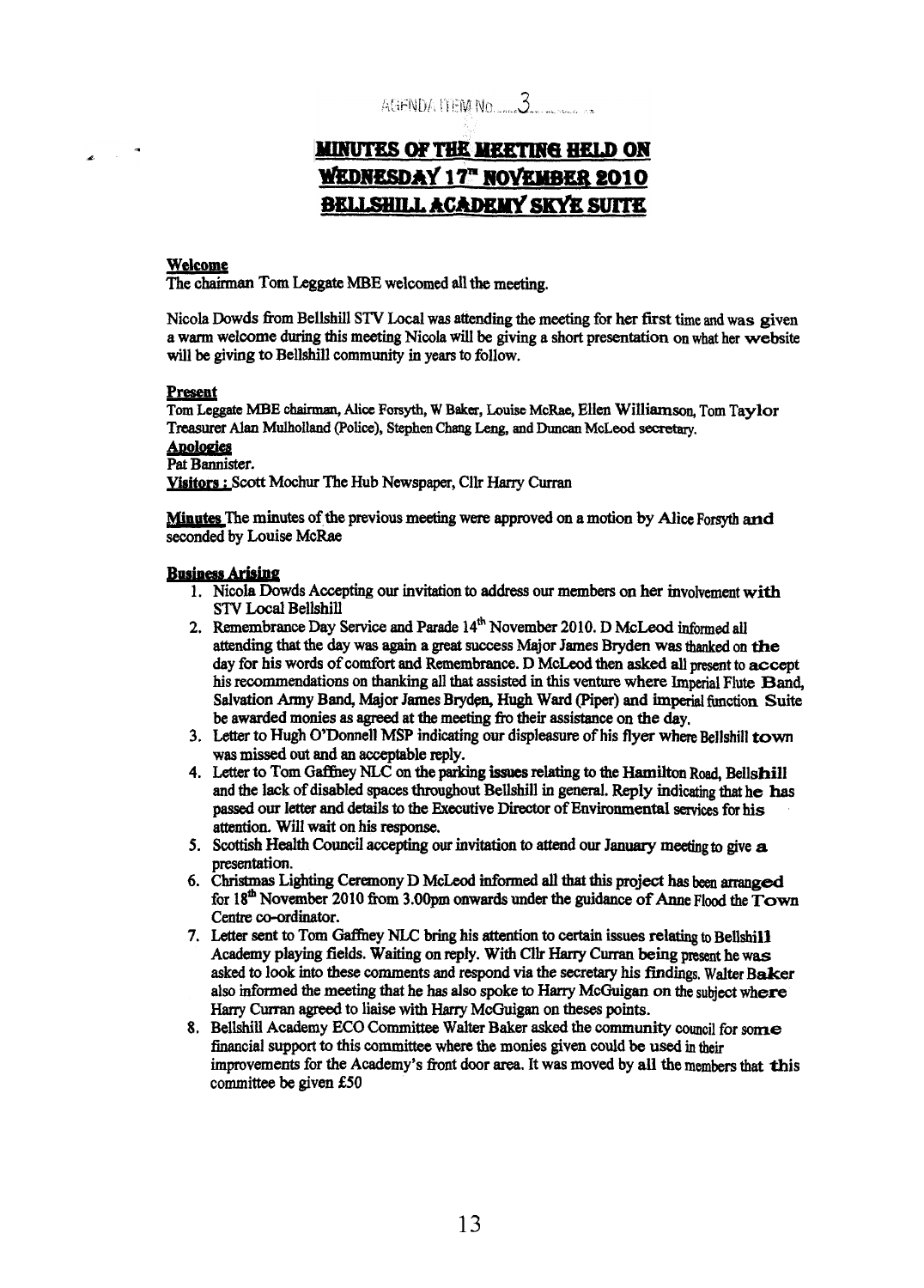*9.* Wdter **Baker asked** for **support** to raise the profile of Bellshill **Academy for** all **the** work **that**  has been completed lately. D McLeod stated that Nicola from STV Local and Scott from the **Hub** have **been** actively supporting the school **m** all **that they** have **been tackling.** 

**Police Report:** In writing Alan gave an excellent report where although all crimes were reported and dealt with **but** he did mention the crime of **bogus** callers **where this type of** despicable **crime** is **being** *&ed* out *on* **our most** vulnerable. He **went onto inform** all **present** that **a DVD** has beea produced and **has** been **accepted** by **all** that have **viewed the** *same* **as excellent, this DVD has** been viewed **by** all local sheltered housing complexes and along with the Trading **Standards officers awareness has been raised. Alan remembered all about** the *new* Bellshill **Logo NAE DANGER**  which **will** be **appearing around** the town **this is a** media **campaign** which will **be taiking all types** of crime. **Alau** went **onto asked** if anyone might be **interested** in **joiuing the Crime** Prevention Panel **who** met **on** Tuesday, please come along and **join** this **panel** if you have **the time** to commit to it. D McLeod **attended** on Tuesday night for **his first time** and it **is hoped** that **a few** more will come **along.** 

**Treasurers Report;** Tom gave an account of our finances where they are healthy at present.

#### **Presentation By Nicola Dowds STV Local Bellshill**

**At this** point in **the** meeting the **Chairman** invited Nicola Dowds to give **her presentation on** the **aims** of **STV** for Bellshill **and** the **Id** villages. This website **was** *started on* **13\* September in <sup>a</sup>** low key issue. A major launch will be arranged at a later time when the website is fully functional. Nicola **asked** all to *support* and remember **that** anything *can* be forwarded to **her** *for* **admission** or individuals *can* add to the **website as and when the occasion arises.** Information **on** various **issues are** contained within **this website** and everyone is *urged* to visit it **at Some time** soon.

#### **CorresDoadence**

**rr** 

- > TFN Newspapers
- **b** Weekly List of Planning Applications D McLeod **stated** there **were a** number of applications in the Bellshill *Area* **but** felt that they **were well within guidelines.**
- *9* **SCVO** E Bulletin. **Contents noted**
- *9* **ASCC** Online Bulletin **October Nol. Contents noted**
- $\triangleright$  Guide Dogs looking for support, along with places to locate counter top collection boxes.. **Contents noted and all asked if they know of a suitable location, contact D McLeod.**
- **9 Bank Statement copied and passed to Treasurer.**
- **9 Record RSS,** Playground **and sports** equipment suppliers. **Contents noted**
- **9 10G Scotsturf. Seminar information in The Royal Highland Centre, Ingliston, Edinburgh. Contents noted.**
- **P Dogs Trust looking** for **hancial** support. Plus **autumn magazine. Contents noted.**
- **9 Bluefin with information on local community councillors having to defend themselves when one** of them **took** the **rest** to **court. D** McLeod *stated* **that** he **has** looked **into our** insurance **policy and tbis** is covered. Comment **noted and** filed.
- **P** SCVO **e-mail with information from labour telling us of Scottish Future Jobs Fund. Contents** noted & *filed.*
- **9 Invoice from NLC for Bellshill Academy Let. Passed to Treasurer for payment.**
- 9 **ASCC online** bulletin issue **2 October 2010. Contents noted** *62* **filed.**
- *9* **SCVO infornation** *on* **AGM.** Filed & noted
- *9* **SCVO** Agenda for **AGM. Filed** & noted
- **9 E-Mail from Ann Andrews NLC informing me of cancellation of November meeting for community** council. D **McLeod** contacted both **John Street** Nu= and Bellshill **Academy** md came up with **an** alternative **meeting** place **owing** to the school having **an open** night.
- $\triangleright$  **E-Mail from Ricky Williams informing me of the added names to the War Memorial. D**